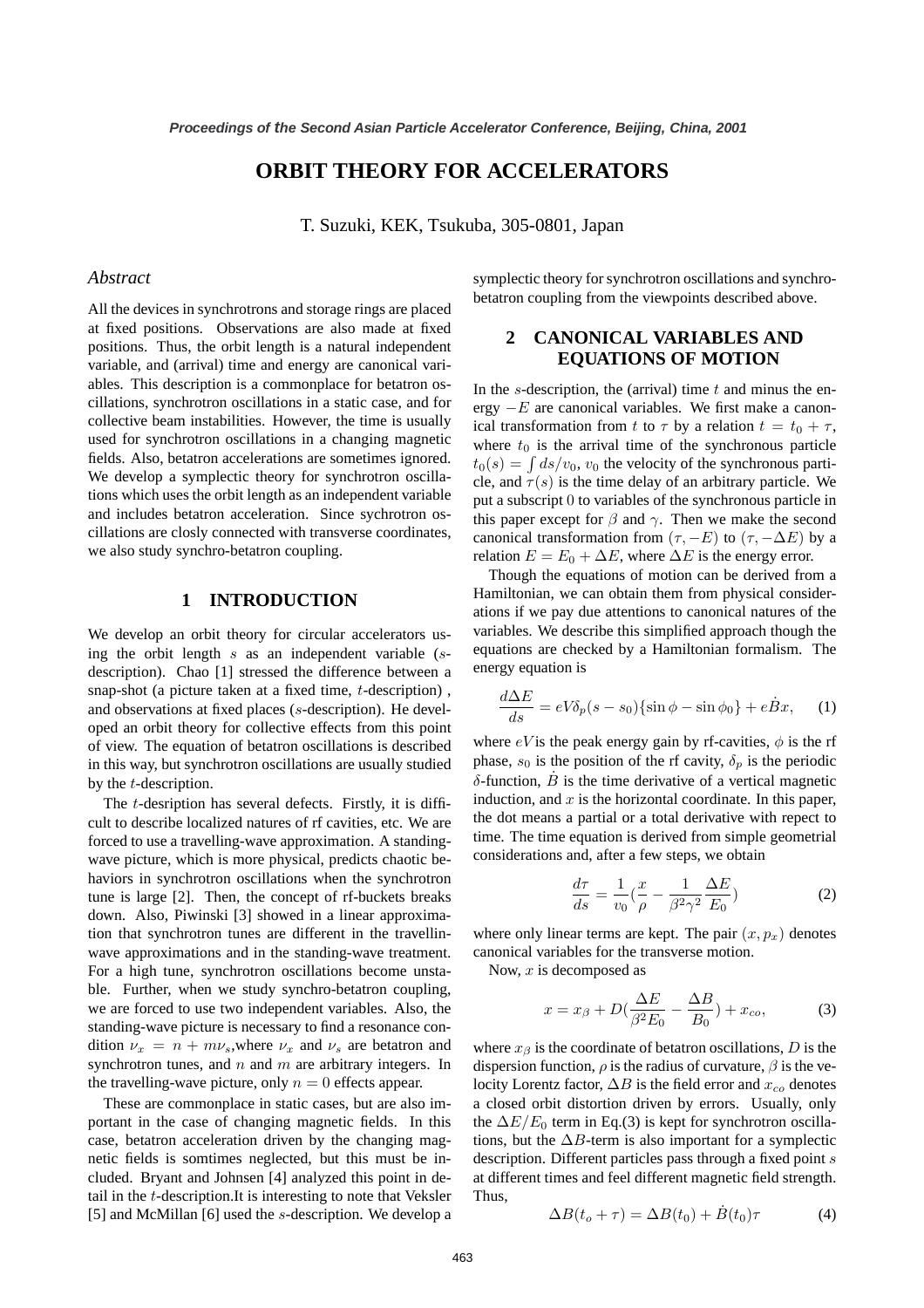Since  $\Delta B(t_0)$  term does not contain any canonical variable, it only affects a closed orbit, but the  $B$  term is important. If this term is neglected, the necessry condition for symplecticity

$$
\frac{\partial \Delta E'}{\partial \Delta E} + \frac{\partial \tau'}{\partial \tau} = 0 \tag{5}
$$

is not satisfied. In this paper, the primes denote differentiation with respect to s. This condition is also a sufficient condition for the Louville theorem. The  $x_\beta$ -term shows a synchro-betatron coupling. We neglect  $x_{co}$  because this does not oscillate and also it is small.

We now express Eq.(3) by a canonical transformation with a generating function that has old coordinates and new momenta.

$$
F = F_1 + F_2 + F_3,\t\t(6)
$$

where

$$
F_1 = \overline{p_\beta} \{x - D(\frac{\overline{\Delta E}}{\beta^2 E_0} - \frac{\dot{B}\tau}{B_0})\},
$$
  

$$
F_2 = xD'p_0(\frac{\overline{\Delta E}}{\beta^2 E_0} - \frac{\dot{B}\tau}{B_0}),
$$
  

$$
F_3 = -\overline{\Delta E}\tau - \frac{1}{2}DD'p_0(\frac{\overline{\Delta E}}{\beta^2 E_0} - \frac{\dot{B}\tau}{B_0})^2.
$$

Here,  $\overline{p_{\beta}}$  is a canonical momentum conjugate to  $\overline{x_{\beta}}$  and  $p<sub>0</sub>$  is the kinetic momentum. This generating function was first obtained by Morton and Chao[7] with an approximation  $D' = \dot{B} = 0$ . Corsten and Hagedoorn[8] included the  $D'$ -term and the  $\dot{B}$ -term is now included.

The relations between the old and new variables are given as

$$
x = \overline{x_{\beta}} + D\{\frac{\overline{\Delta E}}{\beta^2 E_0} - \frac{\dot{B}}{B_0}(\overline{\tau} + \tau_{\beta})\}
$$
 (7)

$$
p_x = \overline{p_\beta} + D' p_0 \left\{ \frac{\overline{\Delta E}}{\beta^2 E_0} - \frac{\dot{B}}{B_0} (\bar{\tau} + \tau_\beta) \right\} \tag{8}
$$

$$
\Delta E = \overline{\Delta E} + \frac{\dot{B}}{B_0} \tau_\beta \beta^2 E_0 \tag{9}
$$

$$
\tau = \bar{\tau} + \tau_{\beta} \tag{10}
$$

where

$$
\tau_{\beta} = \frac{p_0 D' \bar{x}_{\beta} - \bar{p}_{\beta} D}{\beta^2 E_0} \tag{11}
$$

The bars indicate the new canonical variables.

The meaning of  $\tau_\beta$  can be seen by

$$
\frac{d\tau_{\beta}}{ds} = \frac{\overline{x_{\beta}}}{\rho v_0} \tag{12}
$$

where we neglected the adiabatic change of the parameters, and we used the equation of betatron oscillations and the defining equation for D. Thus,  $\tau_\beta$  shows the time delay due to betatron oscillations. This relation was first found by Piwinski and Wrulich[9] by a heuristic manner. This quantity is also known as CP (Central Position) phase in the theory of cyclotrons. (See the references cited in [8].) In the present case, we can include not only free betatron oscillations, but also synchro-betatron coupling. Also, we see that the  $e\overline{B\overline{x}}_B$  term is cancelled when we use  $\overline{\Delta E}$  instead of  $\Delta E$ . Thus, the betatron acceleration by betatron oscillations is cancelled out: the betatron oscillations affect only the arrival time in synchrotron oscillations.

Inserting Eqs. $(7)$  to  $(10)$  into Eqs. $(1)$  and $(2)$ , we obtain the energy and the time equations expressed by the new canonical variables. From now on, we omit the bars from the new variables for the sake of simplicity. Neglecting the  $\dot{B}^2$  term, we obtain

$$
\frac{d\Delta E}{ds} = e\dot{B}D\frac{\Delta E}{\beta^2 E_0} + eV\delta_p(s - s_0)\{\sin\phi - \sin\phi_0\} \tag{13}
$$

$$
\frac{d\tau}{ds} = \frac{1}{v_0} \{ \left(\frac{D}{\rho} - \frac{1}{\gamma^2}\right) \frac{\Delta E}{\beta^2 E_0} - \frac{D\dot{B}}{\rho B} (\bar{\tau} + \tau_\beta) \} \tag{14}
$$

We note that the coordinates of betatron oscillations  $x_\beta$  is cancelled out and only  $\tau_\beta$  term remains. Together with the corresponding equations for  $x_\beta$  and  $p_\beta$ , we obtain the equations of motion for synchro-betatron coupling. For the static case in the s-description and in the standing-wave picture, the equations are given in [10] though several errors are present in this paper. There it is described that the standing -wave pictue ( $\delta_p$ -function) is important to derive a resonace condition  $\nu_x = n + m\nu_s$ .

We now make a brief comment on rf phase angle  $\phi =$  $\phi_0 + \Delta \phi$ . In the standing-wave picture, the particles feel an rf-field only at the position of rf-cavities. So, it is natural to put  $\phi_0 = \omega_{rf}(t_0)t_0$ . Also, we put  $\Delta \phi = \omega_{rf}(t_0)\tau$  to the first order in  $\tau$ . Such equations are described in a textbook by Livingston and Blewett[11] though in the t-description.

Now, we neglect the synchro-betatron coupling and put  $\tau_\beta = 0$ . We study pure synchrotron oscillations. We use a travelling-wave approximation here: The  $\delta_p$ -finction is expanded into a Fourier series and we keep only one harmonic term with a harmonic nuber h. The phase angle  $\varphi$  in this case is redefined as  $\varphi = \phi - h\theta$ , where  $\theta = s/R$  and R is the average radius. We further make a one-turn average of the quantity  $\langle D/\rho \rangle = \alpha$ , where  $\alpha$  is the momentum compaction factor. Then, we obtain

$$
\frac{d\Delta E}{d\theta} = \frac{eV}{2\pi} \{\sin \varphi - \sin \varphi_0\} + \frac{\alpha \dot{B}}{\omega_0 B} \Delta E \tag{15}
$$

$$
\frac{d\tau}{d\theta} = \frac{1}{\omega_0} \{ \eta \frac{\Delta E}{\beta^2 E_0} - \alpha \frac{\dot{B}}{B_0} \tau \}
$$
(16)

where  $\eta = \alpha - 1/\gamma^2$ .

Combining Eqs. (15) and (16), we obtain an equation for

$$
\tau \frac{d}{d\theta} \left( \frac{\omega_0 \beta^2 E_0}{\eta} \frac{d\tau}{d\theta} \right) = \frac{eV}{2\pi} (\sin \varphi - \sin \varphi_0) \tag{17}
$$

where the second-order term  $\dot{B}^2$  is consistantly omitted. We note that the  $B$  terms appear only in the second or higher order terms. This suggests that we can obtain a correct equation even in the absence of betatron accelerations, as analized by Bryant and Johnsen.